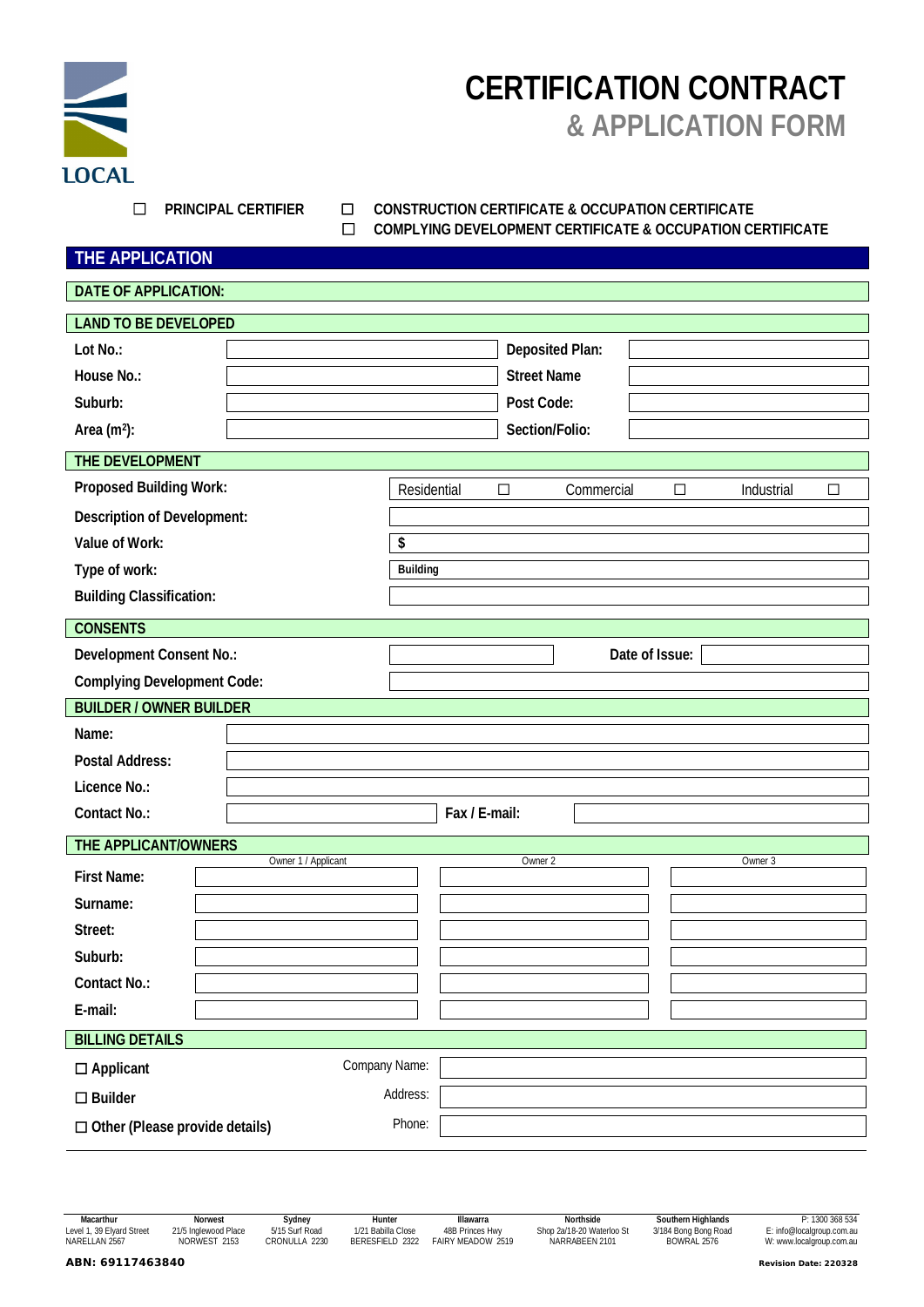

#### **OWNERS CONSENT**

I/we the owners of the subject property hereby give consent for the lodgement of all relevant applications (i.e. for Construction Certificate/s, Complying Development Certificate/s, Occupation Certificate/s, Compliance Certificate/s) and associated documentation to Local Certification Services Unit Trust or a Registered Certifier employed by Local Certification Services Unit Trust for consideration.

I/we also declare that all documentation presented as part of an application for a Construction Certificate has remained unaltered from that issued with any Development Consent or that any changes have been documented and Local Certification Services Unit Trust have been advised accordingly in writing.

I/we consent to the any applicable employee of Local Certification Services Unit Trust to enter the subject property at any reasonable time for carrying out inspections and assessment in connection with the applications and associated building works. We acknowledge that these inspections may necessitate Local Certification Services Unit Trust inspecting parts of the building and property outside that directly associated with the work. I/we undertake to take all necessary steps make access available to the property to enable the inspection to be carried out.

#### **PRINCIPAL CERTIFIER APPOINTMENT**

With reference to this proposed development I/we the owners of the subject property hereby advise of our decision to appoint:

☐ Local Certification Services Pty Ltd (RBC7) or

| $\Box$ | Andrew Dean          | <b>BDC0087</b> | David Harrison         | <b>BDC2481</b> |   | Mitchell Whiticker   | BDC2933        |
|--------|----------------------|----------------|------------------------|----------------|---|----------------------|----------------|
| $\Box$ | Andrew Vukovich      | BDC2561        | <b>Greg Towle</b>      | <b>BDC2579</b> |   | Paul Gearin          | <b>BDC0132</b> |
| $\Box$ | Aydin Sertliogu      | BDC2916        | James King             | <b>BDC2869</b> | □ | Paul Morgan          | <b>BDC0276</b> |
| $\Box$ | Chris Donovan        | BDC2486        | Luke Gearin            | <b>BDC1819</b> |   | Rod Steet            | <b>BDC1787</b> |
| $\Box$ | <b>Chris Hawkins</b> | <b>BDC4553</b> | Michael Hardy          | <b>BDC0772</b> |   | <b>Stuart Barnes</b> | BDC3233        |
| $\Box$ | Craig Hardy          | <b>BDC0167</b> | <b>Mitchell Barnes</b> | BDC2223        |   | Stephen Toohey       | <b>BDC1814</b> |
| $\Box$ | Corey Wheeler        | <b>BDC2742</b> | Mitchell Hardy         | <b>BDC2372</b> |   |                      |                |

to fulfil the role of Principal Certifier as outlined in the *Environmental Planning and Assessment Act, 1979 (as amended)* (the Act).

I/we understand that this engagement shall be subject to the terms and conditions outlined in the Building and Development Certification Services Agreement and I/we further understand that the critical stage inspections required by the Act will be carried out during the course of construction along with any others that are deemed to be necessary by the Principal Certifier during construction.

I/we are not aware of any existing conflict of interest with the nominated Principal Certifier as defined by the *Building and Development Certifiers Act 2018.*

In the event that the nominated Registered Certifier cannot fulfil the obligations of their role, my signature provided below will serve as the authorisation for the transfer of the role and responsibilities of the Registered Certifier from the initially nominated person to:

☐ Local Certification Services Pty Ltd ☐ Andrew Dean ☐ Craig Hardy ☐ Paul Gearin

*This transfer may be due to the resignation of the nominated Registered Certifier from his/her employment position; because he/she is unavailable due to a period of leave of any description; the existence of a Conflict of Interest that was not initially apparent or due to workflow reasons to ensure the efficient processing of the application. Any transfer is subject to the replacement Registered Certifier having the appropriate registration required to provide the certification work identified in the Application*

#### **OWNERS DECLARATION**

In signing this document, I/we declare that:

☐ I/we have freely chosen to engage the Registered Certifier nominated above as the Principal Certifier for the proposed development;

☐ I/we have read and accept the conditions outlined in the Building and Development Certification Service Agreement and understand that this document forms the basis of the Certification Contract;

☐ I/we understand the roles and responsibilities of the Owner and the Registered Certifier.

### **SIGNATURES**

| THE APPLICANT/OWNERS                                    |                                                 |                                           |                                                 |                                                   |                                                          |                                                           |                                                                          |
|---------------------------------------------------------|-------------------------------------------------|-------------------------------------------|-------------------------------------------------|---------------------------------------------------|----------------------------------------------------------|-----------------------------------------------------------|--------------------------------------------------------------------------|
| Owner 1 / Applicant                                     |                                                 |                                           |                                                 |                                                   |                                                          |                                                           |                                                                          |
| Signed:                                                 |                                                 |                                           |                                                 |                                                   |                                                          |                                                           |                                                                          |
| Name (Please Print):                                    |                                                 |                                           |                                                 |                                                   | Date:                                                    |                                                           |                                                                          |
| Owner 2                                                 |                                                 |                                           |                                                 |                                                   |                                                          |                                                           |                                                                          |
| Signed:                                                 |                                                 |                                           |                                                 |                                                   |                                                          |                                                           |                                                                          |
| Name (Please Print):                                    |                                                 |                                           |                                                 |                                                   | Date:                                                    |                                                           |                                                                          |
| Owner 3                                                 |                                                 |                                           |                                                 |                                                   |                                                          |                                                           |                                                                          |
| Signed:                                                 |                                                 |                                           |                                                 |                                                   |                                                          |                                                           |                                                                          |
| Name (Please Print):                                    |                                                 |                                           |                                                 |                                                   | Date:                                                    |                                                           |                                                                          |
| Macarthur<br>Level 1, 39 Elyard Street<br>NARELLAN 2567 | Norwest<br>21/5 Inglewood Place<br>NORWEST 2153 | Sydney<br>5/15 Surf Road<br>CRONULLA 2230 | Hunter<br>1/21 Babilla Close<br>BERESFIELD 2322 | Illawarra<br>48B Princes Hwy<br>FAIRY MEADOW 2519 | Northside<br>Shop 2a/18-20 Waterloo St<br>NARRABEEN 2101 | Southern Highlands<br>3/184 Bong Bong Road<br>BOWRAL 2576 | P: 1300 368 534<br>E: info@localgroup.com.au<br>W: www.localgroup.com.au |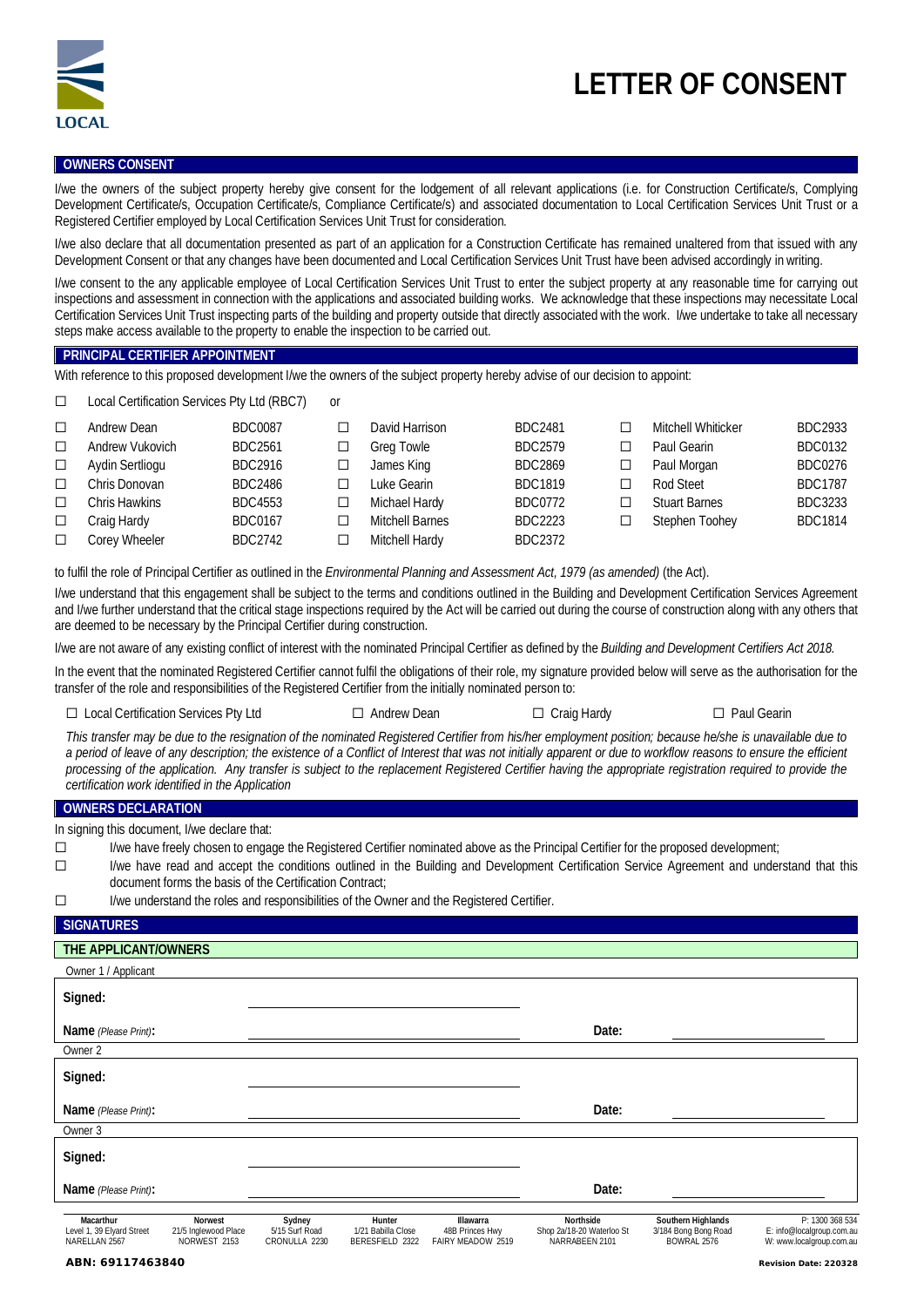

# **AUSTRALIAN BUREAU OF STATISTICS**

| ALL NEW BUILDINGS                                                                             | (Please complete the following) |                |
|-----------------------------------------------------------------------------------------------|---------------------------------|----------------|
| How many storeys ( <i>incl. underground floors</i> ) will the proposed building consist of ?; | 11112                           |                |
| What is the gross area of the new building?                                                   |                                 | m <sup>2</sup> |
| What is the gross area of the site on which the proposal will be constructed?                 |                                 | m <sup>2</sup> |

| <b>RESIDENTIAL BUILDINGS ONLY</b>                                                                         | (Please complete the following for residential buildings) |            |                   |
|-----------------------------------------------------------------------------------------------------------|-----------------------------------------------------------|------------|-------------------|
| How many dwellings will be constructed?                                                                   |                                                           | $\vert$ 10 |                   |
| How many pre-existing dwellings are there on the site already?                                            |                                                           | $\Box$ lo  | $\vert$ $\vert$ 2 |
| How many dwellings will be demolished?                                                                    |                                                           | l 10       |                   |
| If the proposal includes a new dwelling/s will it be attached to another new building?                    |                                                           | $\Box$ Yes | $\Box$ No         |
| Does the site contain a Dual Occupancy?<br>(A dual occupancy is defined as two dwellings on the one site) |                                                           | l lYes     | $\Box$ No         |

*Please indicate the materials to be used in the construction of the new building/s*

| <b>Walls</b><br>Brick (Double) <u>_____________________</u><br>Brick (Veneer) <u>_____________________</u><br>Concrete or Stone<br>Fibre Cement<br>Timber<br><u> 1999 - Johann Barnett, fransk politiker (d. 19</u><br>Curtain (Glass) <u>_____________________</u><br>Steel <b>Steel Steel Account of the Steel Account of the Steel Account of the Steel Account of the Steel Account</b><br>Aluminium <u>Communication and Communication</u><br>Other<br><u> 1970 - Jan Barnett, fransk politik (d. 1980)</u><br>Not Specified and the contract of the contract of the contract of the contract of the contract of the contract of the contract of the contract of the contract of the contract of the contract of the contract of the contract | Code<br>11<br>12<br>20<br>30<br>40<br>50<br>60<br>70<br>80<br>90 | Floor<br>Concrete or Slate<br>Timber <u>experience</u><br>Other <b>Communication</b><br>Not Specified and the control of the control of the control of the control of the control of the control of the | Code<br>20<br>40<br>80<br>90       |
|----------------------------------------------------------------------------------------------------------------------------------------------------------------------------------------------------------------------------------------------------------------------------------------------------------------------------------------------------------------------------------------------------------------------------------------------------------------------------------------------------------------------------------------------------------------------------------------------------------------------------------------------------------------------------------------------------------------------------------------------------|------------------------------------------------------------------|---------------------------------------------------------------------------------------------------------------------------------------------------------------------------------------------------------|------------------------------------|
| Roof<br>Tiles <b>The Community of the Community of the Community</b><br>Concrete or Slate<br>Fibre Cement <b>Exercise Service Communication</b><br>Steel <b>Steel Steel Steel Steel Steel Steel Steel Steel Steel Steel Steel Steel Steel Steel Steel Steel Steel Steel Steel Steel Steel Steel Steel Steel Steel Steel Steel Steel Steel Steel Steel Steel Steel Steel Steel Ste</b><br>Aluminium <u>__________________________</u><br>Other <b>Communication</b><br><b>Not Specified Annual Secrets</b> Control of the Control of the Control of the Control of the Control of the Control of the Control of the Control of the Control of the Control of the Control of the Control of the Control of                                           | Code<br>10<br>20<br>30<br>60<br>70<br>80<br>90                   | Frame<br>Timber <u>experience</u><br><b>Steel</b><br>Aluminium <b>Aluminium</b><br>Other <b>Communication</b><br>Not Specified <b>Container the Specified</b>                                           | Code<br>40<br>60<br>70<br>80<br>90 |

| Macarthur                 | Norwest              | Sydney         | Hunter             | Illawarra                | Northside                 | Southern Highlands   | P: 1300 368 534           |  |
|---------------------------|----------------------|----------------|--------------------|--------------------------|---------------------------|----------------------|---------------------------|--|
| Level 1, 39 Elyard Street | 21/5 Inglewood Place | 5/15 Surf Road | 1/21 Babilla Close | 48B Princes Hwy          | Shop 2a/18-20 Waterloo St | 3/184 Bong Bong Road | E: info@localgroup.com.au |  |
| NARELLAN 2567             | NORWEST 2153         | CRONULLA 2230  | BERESFIELD 2322    | <b>FAIRY MFADOW 2519</b> | NARRABEEN 2101            | BOWRAL 2576          | W: www.localgroup.com.au  |  |
| ABN: 69117463840          |                      |                |                    |                          |                           |                      |                           |  |
|                           |                      |                |                    |                          |                           |                      | Revision Date: 220328     |  |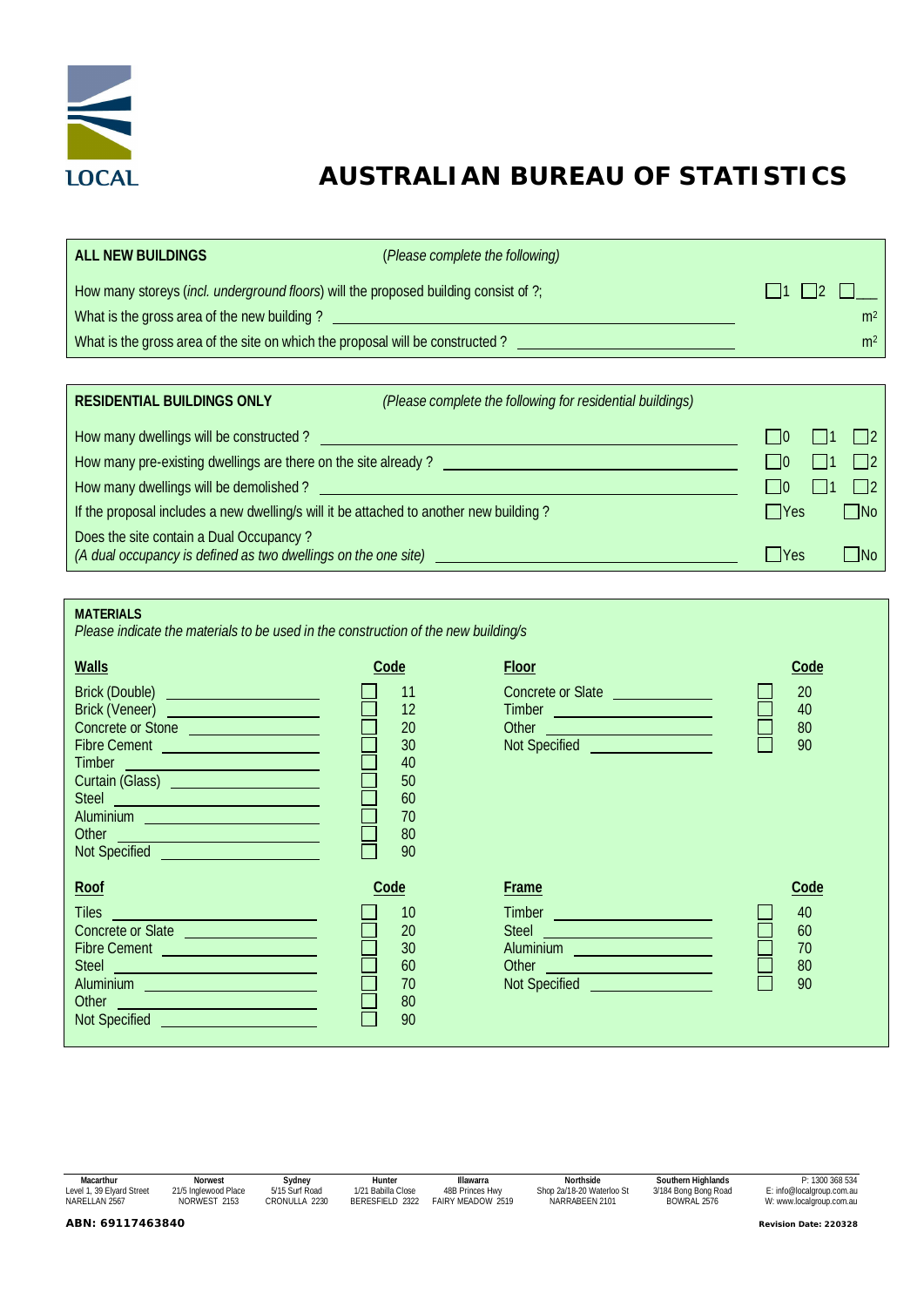

## **1. SERVICES**

- 1.1 The Certifier agrees to perform the Services with Due Care and Skill, and in accordance with all requirements of the BDC Act and BDC Regulations, including the Code of Conduct prescribed therein.
- 1.2 The Services will be performed by one of the Registered Certifiers specified in this agreement.
- 1.3 The Client acknowledges that any Approval is at the Certifier's discretion, subject to the Certifier exercising its discretion in good faith and in compliance with all Applicable Laws. Entry into, or performance of any act or obligation under, this Agreement must not be construed as confirmation that any Approval that may be granted or made by the Certifier, will be made.

#### **2. CLIENT OBLIGATIONS**

- 2.1 The Client must, at its own cost, promptly:
	- Give the Certifier safe access to the Site as and when the Certifier requires, to enable the Certifier to perform the Services (and notify the Certifier of any changes to that access); and
	- 2. Provide the Client Deliverables to the Certifier;
	- 3. Ensure that no works commence on site until a Development Certificate relevant to those works has been issued and the necessary notification period to the relevant Consent Authority and/or Council has been completed;
	- 4. Coordinating other contractors or persons involved in the Project so as not to impede the Certifier's performance of the Services;
	- 5. Display signage as required by the EP&A (Development Certification & Fire Safety) Regulation and provided by the Certifier, in a prominent location visible from the street.
	- 6. Provide the Certifier with at least forty-eight (48) hours' notice of the required critical stage inspections;
	- 7. Notify the Certifier of anything which the Client is aware of or becomes aware of which could materially affect the Certifier's performance of the Services, including any Authority requirements, any design changes, or any defects in the works the subject of the Services:
	- 8. Comply with all of the Client's obligations under the WHS Legislation;
	- 9. Notify the Certifier if the Client anticipates that there is a material risk of it being the subject of an Insolvency Event, or otherwise being unable to perform this Agreement; and
	- 10. Otherwise cooperate with the Certifier and do all other things reasonably necessary so that the Certifier is able to perform the Services.
- 2.2 The Certifier is not liable for any Loss or delay that may result from the Client's failure to comply with this clause.
- **3. CLIENT DELIVERABLES**
- 3.1 The Client:
- 1. Acknowledges that the Certifier, in performing the Services, is relying upon the Client Deliverables being Accurate;
- 2. Warrants to the Certifier that the Client Deliverables are Accurate;
- 3. Has No Claim against the Certifier (or any employee of the Certifier), in relation to or connection with any risks, Losses and delays suffered or incurred by the Client as a result of the Client Deliverables not being Accurate, including where that inaccuracy results in some defect or non-compliance in the Services;
- 4. Accepts all risks, Losses and delays associated with any Ambiguity in relation to the Client Deliverables.

#### **4. AMBIGUITIES**

- 4.1 In the event of any Ambiguity in or between the documents forming part of the Agreement or comprised in the Client Deliverables:
	- 1. The order of precedence set out in the definition of "Agreement" will apply;
	- 2. Otherwise, the Certifier may resolve the Ambiguity in whichever way the Certifier considers appropriate in its absolute discretion, and notify the Client accordingly, in which case:
		- (i) To the maximum extent permitted at law, the Client will have No Claim in relation to the resolution of the ambiguity referred to in subclause (b) above; and
		- (ii) The Certifier will be entitled to a deemed Variation to the extent that the resolution of the Ambiguity results in any increase, decrease, amendment, or modification to the Services which the Contractor did not anticipate as at the date of this Agreement.
- **5. LEGISLATIVE CHANGES**
- 5.1 Each party must perform its obligations under this Agreement in compliance with all Applicable Laws.
- 5.2 Subject to clause 5.3, if there is a change in Applicable Laws on or after the date of this Agreement, and that change requires a Variation in order for the Services to be performed in accordance with this Agreement, then:
	- 1. The Certifier is entitled to a deemed Variation and shall notify the Client of the additional Variation Sum which the Client must then pay; and
	- 2. Once the Client pays the Variation Sum referred to in the previous subparagraph, the Certifier will perform the Variation;
	- 3. To the maximum extent permitted at law, the Client will have No Claim in relation to the change in Applicable Laws other for breach of the obligation referred to in subclause (2) above.
- 5.3 The Client will have No Claim against the Certifier as a result of or in any way connected with any change in Applicable Laws, which occurs after the Certifier has ceased to perform the Services.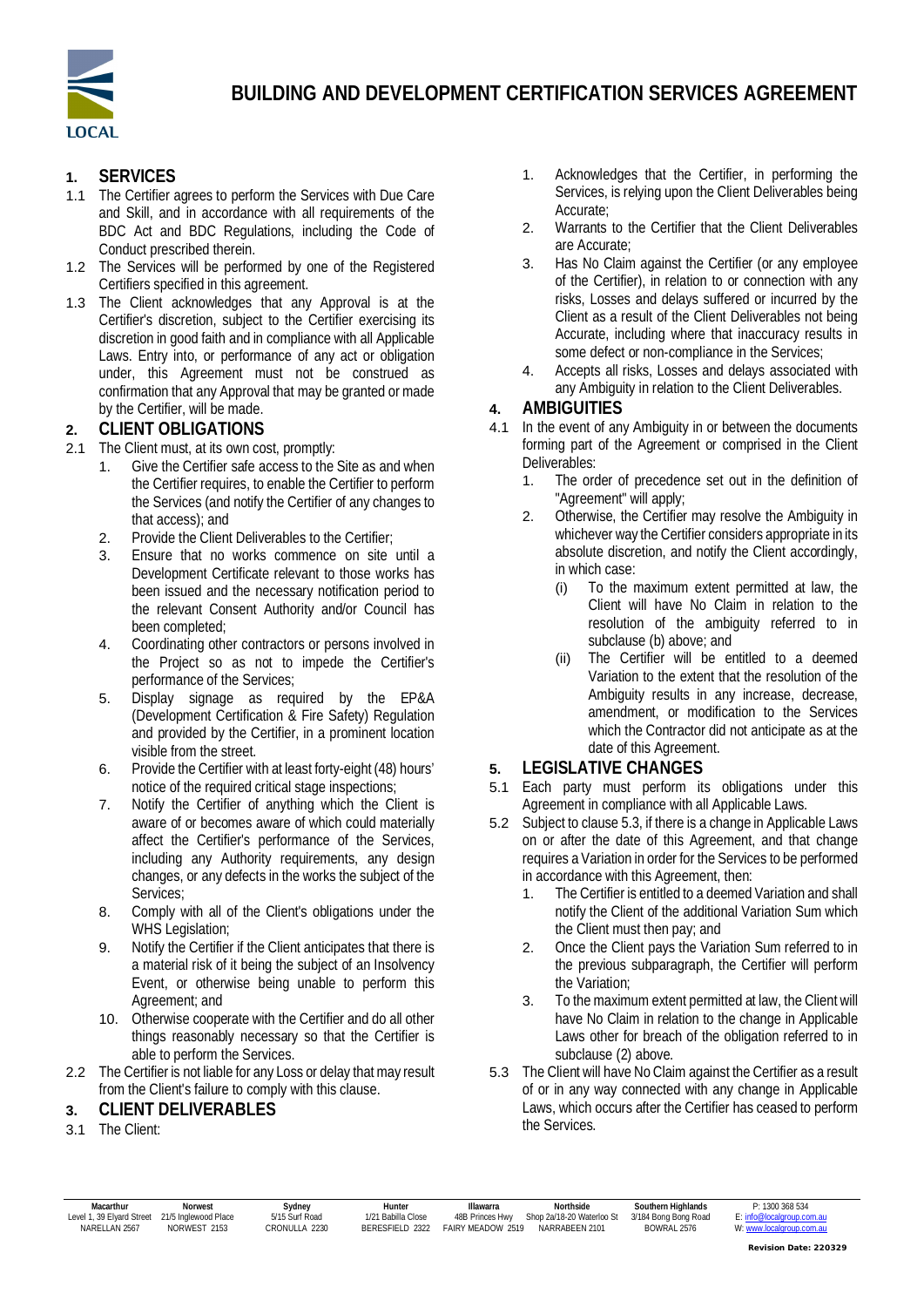

# **BUILDING AND DEVELOPMENT CERTIFICATION SERVICES AGREEMENT**

### **6. INTELLECTUAL PROPERTY AND CONFIDENTIALITY**

- 6.1 Certifier's intellectual property:
	- 1. Subject to the Client complying with its obligations under the Agreement, the Certifier grants to the Client a non-exclusive, royalty-free, revocable license to use the intellectual property in any document which the Certifier gives to the Client (that was prepared by the Certifier created solely for the benefit of, or solely and specifically in relation to, the Services) for the purpose of completing the Project.
	- 2. Ownership of the intellectual property rights in the documents referenced under clause 6.1(1) vests in the Certifier.
- 6.2 Client's intellectual property:
	- The Client grants the Certifier an unrestricted, royalty free license to use the intellectual property in any Client Deliverables to the extent reasonably necessary for the Certifier to perform the Services.
	- 2. The Client warrants that all information contained in the Client Deliverables is Accurate will not infringe any intellectual property rights of any person. The Client indemnifies and holds harmless the Certifier against any Loss arising from a breach of the warranty in clause 6.2(b).
- 6.3 Each party agrees:
	- 1. To keep the other party's confidential information confidential; and
	- 2. To not disparage the other party.

#### **7. PAYMENT**

- 7.1 The Client must pay the Certifier the Contract Sum prior to the Certifier commencing the Services.
- 7.2 The Certifier must issue a valid tax invoice to the Client in respect of the Contract Sum.
- 7.3 The Certifier reserves the right to withhold the issue of any certificates until such time as all outstanding invoices have been paid in full.
- 7.4 The Client acknowledges that payment of the Contract Sum does not guarantee or imply that any certification will be issued by the Certifier; rather the Certifier can only provide certifications to the extent the conditions for certification are satisfied.

#### **8. VARIATIONS AND VARIATION SUM**

- 8.1 The following circumstances may result in a variation under the Agreement:
	- 1. Conceptual design changes made subsequent to the issue of the Fee Proposal;
	- 2. Allowances reasonably estimated in the Fee Proposal for particular parts of the Services being significantly exceeded;
	- 3. Design amendments necessary subsequent to the issue of the Development Certificate. Requiring a revised Development Certificate to be assessed and issued;
- 4. Staging of Development Certificates or Occupation Certificates not already allowed for as part of the Fee Proposal;
- 5. Reinspection's arising from non-compliant work;
- 6. Time associated with any correspondence or other communications required by the Certifier in relation to any queries or complaints which may be made by neighbours or other members of the public to the Certifier in the Certifier's capacity as Principal Certifier;
- 7. An Occupation Certificate sought more than 12 months from the date the services were completed.
- 8.2 The Contract Sum is provided on the understanding that the works will be completed within two (2) years from the date of issue of the Construction Certificate. Should works proceed beyond this time then a variation may be applicable.
- 8.3 If, in the Certifier's reasonable opinion, a Variation has occurred or is required, the Certifier must provide the Client written notice of such Variation.
- 8.4 Within 2 Business Days of the date the Certifier provides notice under the previous subclause, the Client must provide written notice to the Certifier if it disputes the Variation, and the reasons for that dispute.
- 8.5 If there is any dispute about the Variation, then the Client may either approve the Variation pending the outcome of any dispute resolution process, or the Certifier may suspend the Services under clause 14.
- 8.6 If, in the Client's reasonable opinion, a Variation is required, the Client must provide the Certifier with written notice providing details of the proposed Variation to the Certifier, at least 5 Business Days prior to the Certifier being required to perform work in relation to the Variation. If the Certifier agrees that a Variation is required, the work required in relation to the Variation is deemed to form part of the Services.
- 8.7 The Certifier is entitled to charge the Client the Variation Sum for work performed under any Variation and shall issue an invoice in respect of the Variation Sum to the Client.
- 8.8 The Client must pay invoices issued for a Variation Sum within the time specified on the relevant invoice or if no such time is stated, within 7 days from the invoice date.

#### **9. DISBURSEMENTS**

- 9.1 The Certifier may invoice the Client for the cost of any disbursements, plus a reasonable margin for profit and overheads.
- 9.2 The Client must pay invoices issued for a disbursement within the time specified on the relevant invoice or if no such time is stated, within 7 days from the invoice date.

#### **10. OVERDUE AMOUNTS**

If the Client does not pay the Certifier in accordance with this Agreement then, without prejudice to any other rights or remedies the Certifier may have:

- 1. The Certifier may charge the Client interest from the day after the relevant invoice's payment due date, until payment is made;
- 2. The Client indemnifies the Certifier for its costs and expenses in recovering.

| Macarthur<br>1.39 Elvard Street<br>Level 1 | Norwest<br>21/5 Inglewood Place | Sydney<br>5/15 Surf Road | Hunter<br>1/21 Babilla Close | Illawarra<br>48B Princes Hwy | Northside<br>Shop 2a/18-20 Waterloo St | Southern Highlands<br>3/184 Bong Bong Road | P: 1300 368 534<br>E: info@localgroup.com.au |
|--------------------------------------------|---------------------------------|--------------------------|------------------------------|------------------------------|----------------------------------------|--------------------------------------------|----------------------------------------------|
| <b>NARFII AN 2567</b>                      | NORWEST 2153                    | CRONULLA 2230            | BERESEIELD 2322              | <b>FAIRY MFADOW 2519</b>     | NARRABEEN 2101                         | <b>BOWRAI 2576</b>                         | W: www.<br>ww.localgroup.com.au              |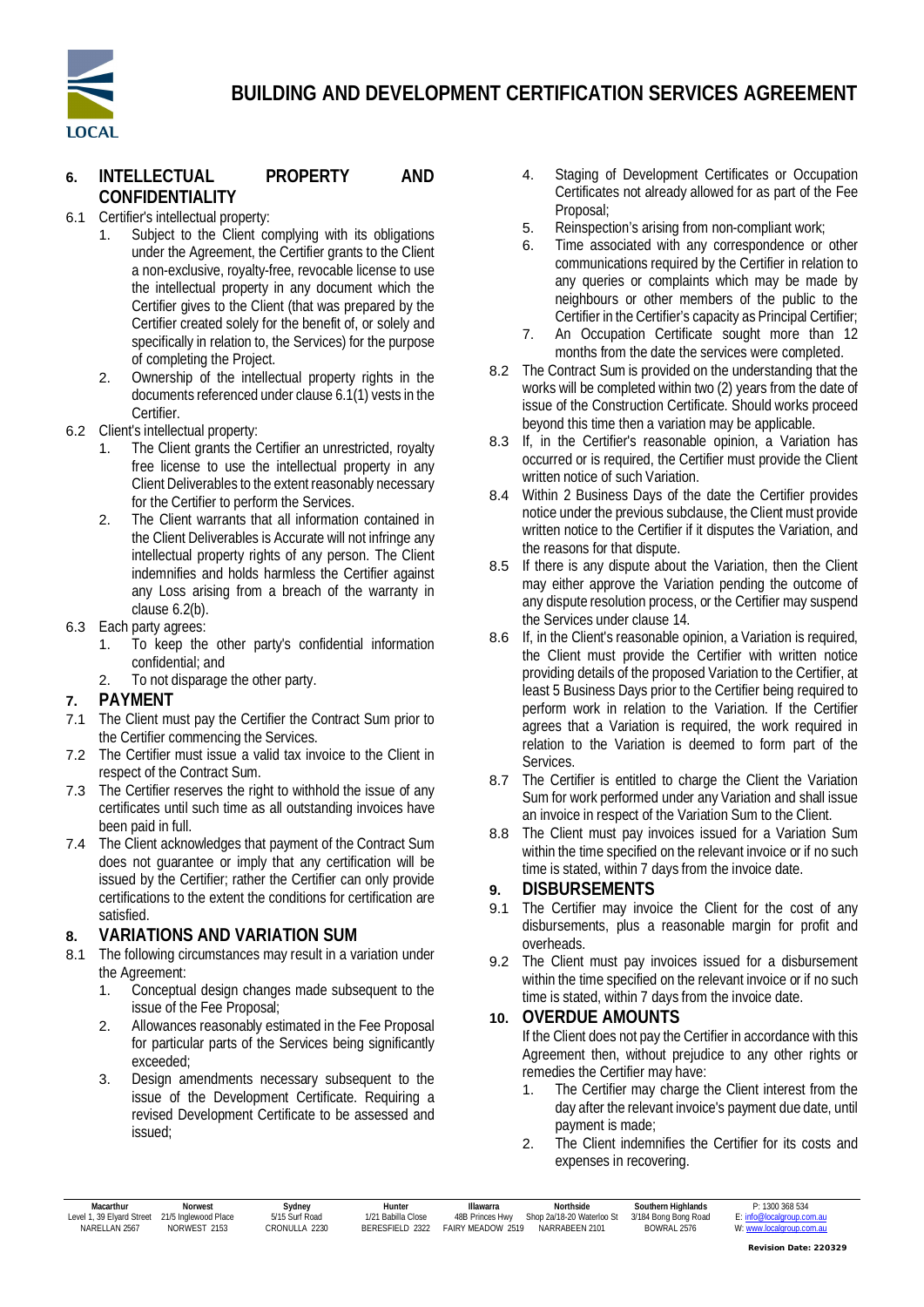

#### **11. TIME AND COMPLETION**

- 11.1 The Certifier will commence the Services on the Commencement Date and complete them within a reasonable period of time.
- 11.2 The Certifier is entitled to an extension of time for completing the Services, if the Certifier is delayed in performing the Services by:
	- 1. An act, default, or omission of the Client, its agents, employees, or any other party associated with the Project (including a suspension or Variation);
	- 2. Any change in Applicable Laws;
	- 3. Any Client Deliverable not being Accurate; or
	- 4. Any other act, matter, event or thing beyond the Certifier's reasonable Control.
- 11.3 The Certifier is not liable for any delay to the Project caused by the Certifier completing the Services in accordance with this clause 11.2.

#### **12. LIABILITY LIMIT**

- 12.1 The Certifier's aggregate liability to the Client arising in connection with this Agreement, whether based in contract, tort (including negligence), equity, statute, by way of indemnity or contributions, warranty, guarantee or otherwise, is limited to the lesser of:
	- 1. The amount of the Contract Sum; or
	- 2. \$100,0000; or
	- 3. The amount nominated by a Professional Standards Scheme to which the certifier is a member.
- 12.2 If, and to the extent that, clause 12.1 is void as a result of section 64A of the Australian Consumer Law under Schedule 2 of the *Competition and Consumer Act 2010* (Cth), then the Certifier's liability for a breach of a condition or warranty is limited to:
	- 1. The supplying of the relevant Services again; or
	- 2. Paying the cost of having the Services supplied again.
- 12.3 The Certifier's liability to the Client is excluded in relation to any loss of profit, loss of any contract, loss of revenue, loss of use, loss of business opportunities, loss of anticipated savings, damage to goodwill, loss of customers or any other indirect or consequential losses or damages arising in connection with the Agreement.
- 12.4 Clauses 12.1 and 12.3 do not limit or exclude the Certifier's liability in respect of claims, actions, costs, losses, damages or liability arising due to:
	- 1. liability which cannot be limited at law, or
	- 2. fraudulent or criminal conduct.

#### **13. SUSPENSION**

- 13.1 The Certifier may suspend the Services for so long as:
	- 1. The Certifier considers that there is any risk to health or safety in providing the Services or entering any areas of the Site required to perform the Services (including because any persons on the Site are abusive or threatening);
	- 2. The Client fails to provide any Client Deliverables required by the Certifier;
	- 3. The Client has not paid any amount by the time that it is due;
- 4. The parties are in dispute in relation to a Variation (and that dispute has not resolved by a final and binding form of dispute resolution).
- 13.2 The Client indemnifies and holds harmless the Certifier for any additional costs or expenses the Certifier incurs in relation to a suspension under this clause 13, if the suspension was not caused solely by an act or omission of the Certifier.

#### **14. TERMINATION**

- 14.1 The Certifier may terminate this Agreement if the Client:
	- 1. Breaches a material term of this Agreement;
	- 2. Breaches a term of this Agreement and fails to remedy that breach within a reasonable period of time of the Certifier's notice to so rectify;
	- 3. Becomes or is likely to become subject to any Insolvency Event, and fails to provide proof of its ability to comply with all of its future obligations under the Agreement including with respect to payment (which proof shall include a current asset liability statement, profit loss statement and declaration of ability to pay by a current director or other officer),or is unable to pay its debts when they fall due;
	- 4. Fails to pay any amount owing by the date due;
	- 5. Does not commence building works within 60 days from the date the approval is issued;
	- 6. Does not permit the Registered Certifier to issue the Occupation Certificate within 60 days from the date of practicable completion, occupation or use of the proposed development;
	- 7. Commences building works prior to the issuing of an approval; or
	- 8. Does not advise the Certifier that the building works have been completed or if an Occupation Certificate has not been issued by the Registered Certifier within 2 years of the date of issue of the approval or
	- 9. Ceases to carry on business,
	- or if the Certifier:
	- 10. Is prevented from lawfully completing the Services in accordance with this Agreement due to a change in the Applicable Laws; or
	- 11. Deems it necessary for the Agreement to be terminated in accordance with the provisions of any Applicable Laws.
	- 12. Becomes aware of any conflict of interest, which conflict may prevent the Certifier from complying with relevant laws or regulations if the Certifier continues to perform the Services, irrespective whether such conflict existed before or after entry into this Agreement; or
	- 13. Receives a suspension, cancellation or modification to the Certifier's Registration that disenables the Certifier to complete the Services; or
	- 14. Gives the Client 30 days notice that the Certifier wishes to terminate for the Certifier's convenience;
	- 15. Is not capable of issuing the approval within 180 days or six (6) months (whichever is the lesser) from the date of application; or

| Macarthur                    | Norwest              | Svdnev         | Hunter                 | <b>Hawarra</b>           | Northside                 | Southern Highlands   | P: 1300 368 534 |
|------------------------------|----------------------|----------------|------------------------|--------------------------|---------------------------|----------------------|-----------------|
| .39 Elvard Street<br>Level 1 | 21/5 Inglewood Place | 5/15 Surf Road | 1/21 Babilla Close     | 48B Princes Hwy          | Shop 2a/18-20 Waterloo St | 3/184 Bong Bong Road |                 |
| NARFI LAN 2567               | NORWEST 2153         | CRONULLA 2230  | <b>BERESEIELD 2322</b> | <b>FAIRY MEADOW 2519</b> | NARRABEEN 2101            | <b>BOWRAI 2576</b>   |                 |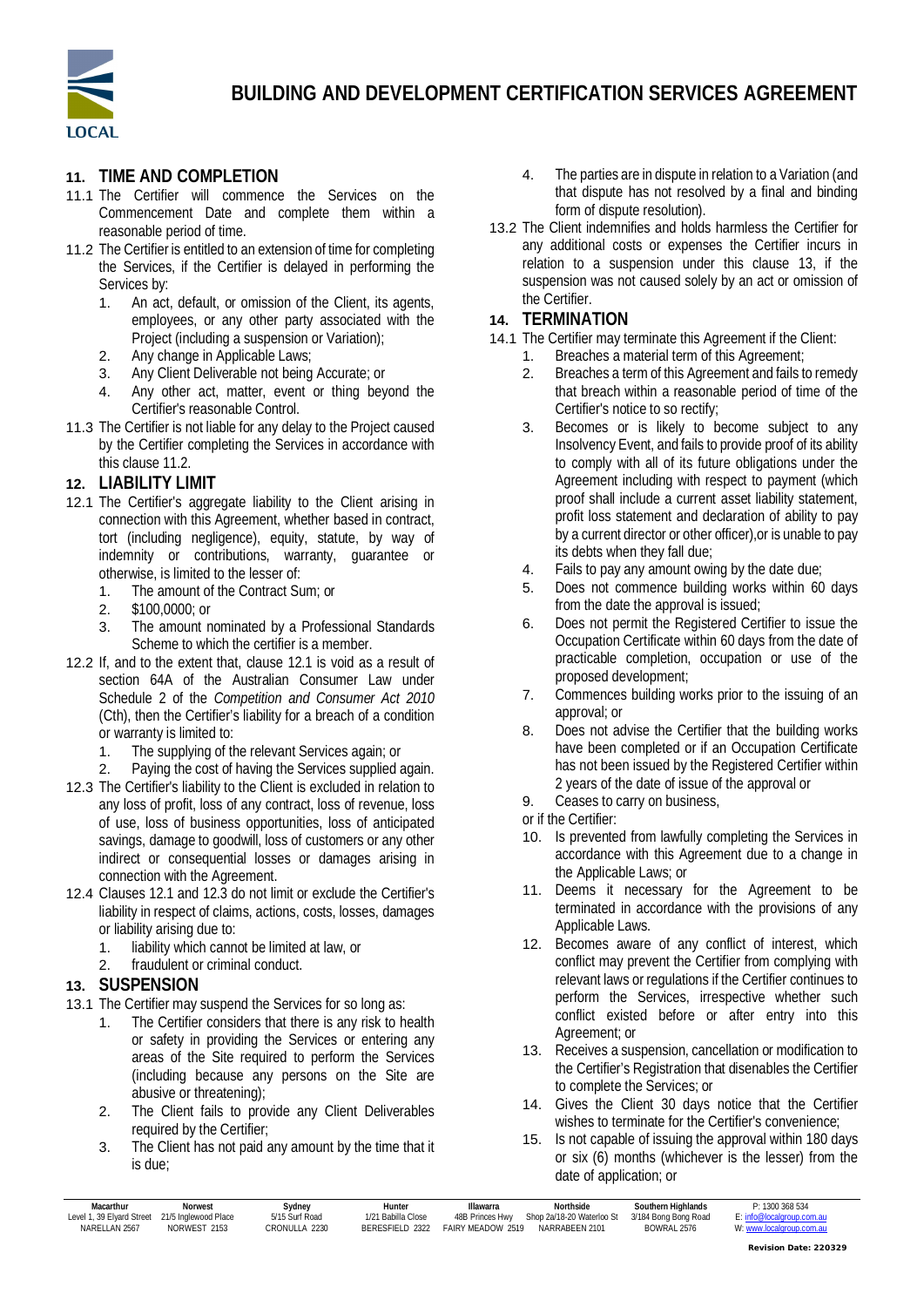

- 16. Has not issued a Whole Occupation Certificate more than 5 years since the date of issue of the Partial Occupation Certificate.
- 14.2 The Client may terminate this Agreement by giving the Certifier written notice to that effect if the Certifier fails to remedy a substantial breach of a material term of this Agreement within 30 days of being requested by notice in writing to do so by the Client.
- 14.3 If the Certifier has an entitlement to terminate the agreement it may exercise that right with or without notice, in the Certifier's absolute discretion.
- 14.4 If the Client receives a notice from the Certifier that:
	- 1. The Certifier has terminated the Agreement the Client must as soon as possible: appoint a replacement certifier to take over the certification role comprised in the Services; advise the Certifier of that replacement; and notify all relevant Authorities of that replacement;
	- 2. The Certifier will terminate the Agreement the Client must, as soon as possible and in any event prior to the termination taking effect: appoint a replacement certifier to take over the certification role comprised in the Services from the date of termination of the Agreement; advise the Certifier of that replacement; and notify all relevant Authorities of that replacement.

#### 14.5 On termination of this Agreement:

- 1. Any amounts owing to the Certifier in respect of the Services up to and including the date of termination (together with any other amounts which the Certifier would be entitled to, but for the termination, for work performed up to and including the date of termination) become immediately due and owing;
- 2. If the termination is effected under clauses 14.1 (1) (6), the Certifier is entitled to its usual common law damages in respect of termination, including damages for breach and lost profit; and
- 3. Both parties must return or destroy (at the relevant discloser's request) any confidential information held by the other party.

### **15. FORCE MAJEURE**

- 15.1 The Services may be totally or partially suspended by the Certifier during any period in which the Certifier may be prevented or hindered from performing the Services (or any part of the Services) through any circumstances outside the Certifier's reasonable control or where such performance is rendered materially more expensive by such circumstances.
- 15.2 Circumstances beyond the Certifier's reasonable control include strikes, lockouts or other labour difficulty, inability to obtain any necessary materials or services on usual terms, failure of software, hardware or communication network, or pandemic.
- 15.3 The Certifier incurs no liability to the Client in respect of such suspension.

### **16. DISPUTE RESOLUTION**

- 16.1 If a dispute or difference (**Dispute**):
	- 1. Arises in respect of any fact, matter or thing arising out of, or in any way in connection with, this agreement, or

the conduct of a party in relation to the subject matter of this agreement at any time; and

2. Is not required to be determined in accordance with a procedure in another clause in this agreement,

the Dispute must be determined in accordance with the procedure in this clause 16.

- 16.2 If a Dispute arises, any party may give the other(s) a notice (**Dispute Notice**) specifying:
	- 1. Particulars of the Dispute; and
	- 2. The position which the party believes is correct.
- 16.3 If a Dispute Notice is given, the parties must procure that their respective nominated Dispute Resolution Representative meet and undertake genuine and good faith negotiations with a view to resolving the Dispute specified in that Dispute Notice.
- 16.4 If the Dispute specified in a Dispute Notice is not resolved within 10 Business Days after the date on which the parties receive that Dispute Notice, the Certifier may elect that the Dispute must be referred to mediation in which case:
	- 1. The mediation will be in accordance with, and subject to, the Mediation Rules of the Resolution Institute;
	- 2. The parties must participate in the mediation genuinely and in good faith.
- 16.5 This clause 16 will survive termination, completion, or expiration of this Agreement.
- **17. GST**
- 17.1 "**GST Law**" has the meaning in the A New Tax System (Goods and Services Tax) Act 1999 (Cth).
- 17.2 Words or expressions used in this clause 18 which are defined in GST Law have that defined meaning unless otherwise provided.
- 17.3 Except where express provision is made to the contrary, any amount that may be payable for the Contract Sum (and Variation Sum, if relevant) under this Agreement is exclusive of any GST. The applicable GST amount payable must be added to the Contract Sum (and the Variation Sum, if relevant).
- **18. INSURANCE**
- 18.1 The Registered Certifier shall maintain an insurance policy in accordance with *Division 1 of Part 3 of the Building and Development Certifiers Act 2018* and shall provide a copy of that policy to the Owner upon request:

Current Policy Details:

*Professional Indemnity Insurance Policy No:*

*MI-SY-SPC-02-167815-PI*

*Liberty Mutual Insurance Company and Swisse RE International SE*

*Policy Period: 28 March 2022 to 28 March 2023*

- **19. GENERAL**
- 19.1 To the extent permitted by law, this Agreement constitutes the entire Agreement between the parties in relation to its subject matter and supersedes all previous agreements and understandings between the parties in relation to its subject matter.
- 19.2 The Client agrees that, other than is expressly stated in this Agreement, in entering into the Agreement it has not relied

| Macarthur                                      | Norwest      | Sydney         | Hunter             | Illawarra                | <b>Northside</b>          | Southern Highlands   | P: 1300 368 534           |
|------------------------------------------------|--------------|----------------|--------------------|--------------------------|---------------------------|----------------------|---------------------------|
| Level 1, 39 Elvard Street 21/5 Inglewood Place |              | 5/15 Surf Road | 1/21 Babilla Close | 48B Princes Hwy          | Shop 2a/18-20 Waterloo St | 3/184 Bong Bong Road | E: info@localgroup.com.au |
| NARFI I AN 2567                                | NORWEST 2153 | CRONULLA 2230  | BERESEIELD 2322    | <b>FAIRY MEADOW 2519</b> | NARRABEEN 2101            | <b>BOWRAI 2576</b>   | W: www.localgroup.com.au  |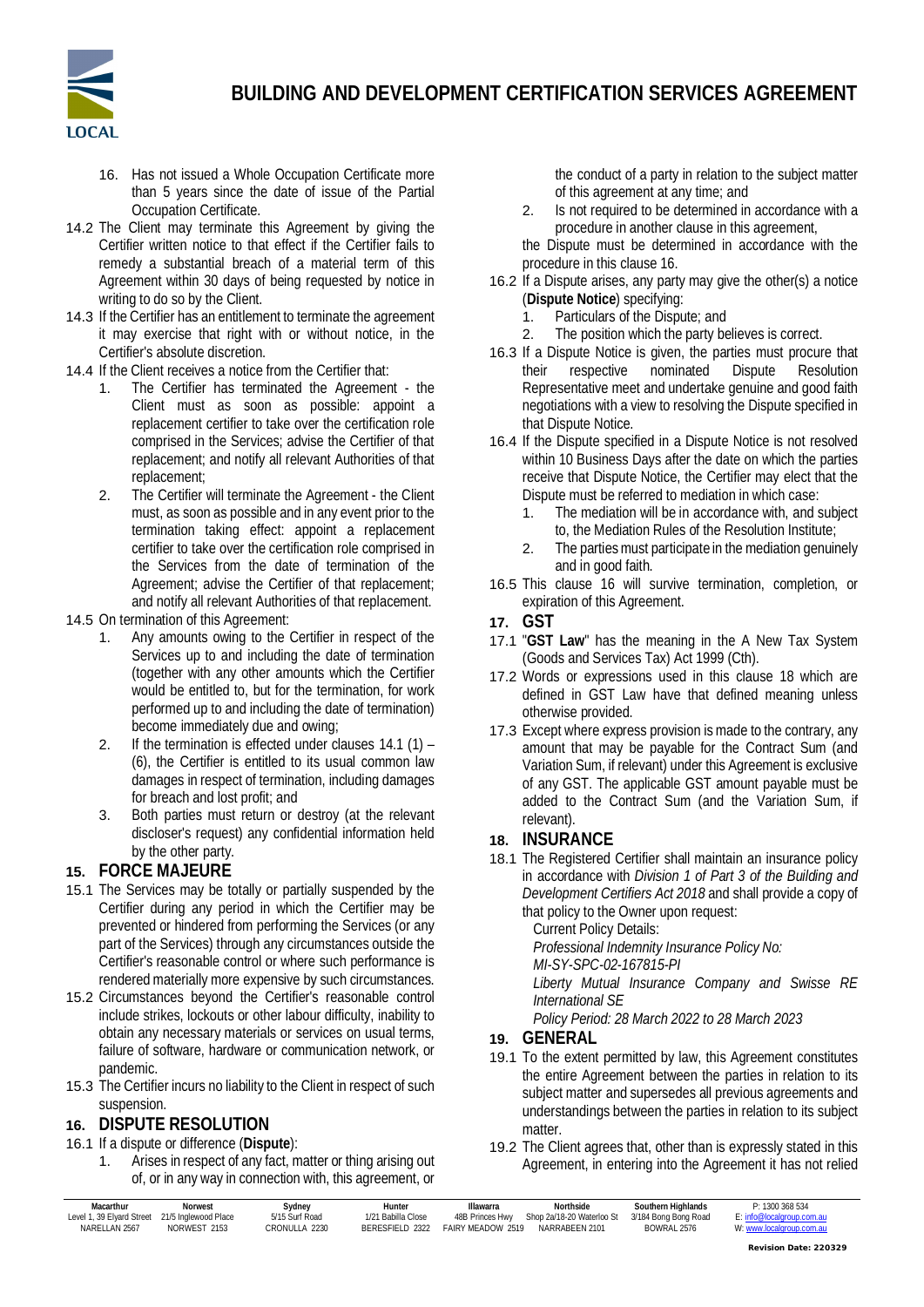

upon any representation, warranty, or inducement by the Certifier nor is any representation, warranty or thing made or done by the Certifier to be inferred, incorporated or implied into the Agreement.

- 19.3 This Agreement may only be varied by a document signed by or on behalf of each party.
- 19.4 The Client must not assign or novate this Agreement without the Certifier's prior written consent.
- 19.5 This Agreement may be executed in any number of counterparts and by the parties on separate counterparts. Each counterpart constitutes an original of this Agreement, and all together constitute one Agreement.
- 19.6 This Agreement may be executed electronically and in a number of counterparts and by the parties on separate counterparts. Each counterpart comprises the Agreement of each party who has executed and delivered that counterpart.
- 19.7 A party's rights and obligations do not merge on completion of any transaction under this agreement.
- 19.8 If any provision or part of a provision of this agreement is held or found to be void, invalid or otherwise unenforceable (whether in respect of a particular party or generally), it will be deemed to be severed to the extent that it is void or to the extent of voidability, invalidity or unenforceability, but the remainder of that provision will remain in full force and effect.
- 19.9 Without limiting any other provision of this Agreement, the parties agree that:
	- 1. Each indemnity in this Agreement is a continuing obligation, separate and independent from the other obligations of the parties, and survives termination, completion or expiration of this Agreement; and
	- 2. It is not necessary for a party to incur expense or to make any payment before enforcing a right of indemnity conferred by this Agreement.
- 19.10 Without limiting any other provision of this Agreement, the parties agree that:
	- 1. Failure to exercise or enforce, or a delay in exercising or enforcing, or the partial exercise or enforcement of, a right, power or remedy provided by law or under this Agreement by a party does not preclude, or operate as a waiver of, the exercise or enforcement, or further exercise or enforcement, of that or any other right, power or remedy provided by law or under this Agreement;
	- 2. A waiver given by a party under this Agreement is only effective and binding on that party if it is given or confirmed in writing by that party; and
	- 3. No waiver of a breach of a term of this Agreement operates as a waiver of another breach of that term or of a breach of any other term of this Agreement.
- 19.11 This Agreement is governed by the law in the state or territory where the development is situated. Each party irrevocably submits to the non-exclusive jurisdiction of the courts having jurisdiction in that state or territory and the courts competent to determine appeals from those courts, with respect to any proceedings that may be brought at any time relating to this Agreement, and waives any objection it may have now or in the future to the venue of any

proceedings, and any claim it may have now or in the future that any proceedings have been brought in an inconvenient forum, if that venue is in accordance with the provisions of this clause 19.11.

**20. DEFINITIONS AND INTERPRETATION**

#### **Accurate** means:

- Accurate, complete, correct and suitable for use by the Certifier;
- Free from any Ambiguity and compliant with all Applicable Laws; and
- Prepared and issued by a person or persons competent, experienced, qualified and suitable;
- **Agreement** means the following documents, in order of precedence:
- The relevant Fee Proposal, in its entirety relating to the application;
- The completed Application Form & Letter of Consent;
- The Development Certificate issued by the Registered Certifier.
- **Ambiguity** means error, omission, inconsistency, ambiguity, discrepancy or other defect;

**Applicable Laws** means:

- (a) Acts, ordinances, regulations, by-laws, orders, awards and proclamations of the jurisdiction where the Works or the particular part thereof is being carried out;
- (b) Certificates, licences, consents, permits, approvals and requirements of organisations having jurisdiction in connection with the carrying out of the Works, including any construction certificates and development approvals issued by Council;
- (c) Applicable standards issued by Standards Australia (whether voluntary or mandatory) and the National Construction Code (including the Building Code of Australia);
- (d) Requirements of any government, statutory or other Authority having jurisdiction over the Works or the Site;
- **Approval** means any approval, certification, decision, or determination that the Certifier may grant or make, as part of, or as a consequence of, performing the Services in accordance with the Certifier's professional duties;
- **Authority** means any government or governmental, semigovernmental, quasi-governmental, administrative, fiscal or judicial body, department, commission, authority, statutory authority, local authority, tribunal or agency;
- **BCA** means the Building Code of Australia in effect at the time of the issue of the Approval.
- **BDC Act** means the *Building and Development Certifiers Act 2018* (NSW), and **BDC Regulations** means the *Building and Development Certifiers Regulation 2020* (NSW);
- **Business Day** means any day other than: a Saturday, Sunday or public holiday in New South Wales, or 27, 28, 29, 30 or 31 December;
- **Client Deliverables** means all information, documents, and other particulars which the Certifier requires the Client to provide (or which the Client provides, or which is provided to the Certifier on behalf of the Client by any person) which are

| Macarthur                 | Norwest              | Svdnev         | Hunter             | Illawarra         | <b>Northside</b>          | Southern Highlands   | P: 1300 368 534           |
|---------------------------|----------------------|----------------|--------------------|-------------------|---------------------------|----------------------|---------------------------|
| Level 1, 39 Elvard Street | 21/5 Inglewood Place | 5/15 Surf Road | 1/21 Babilla Close | 48B Princes Hwy   | Shop 2a/18-20 Waterloo St | 3/184 Bong Bong Road | E: info@localgroup.com.au |
| NARFI LAN 2567            | NORWEST 2153         | CRONULLA 2230  | BERESEIELD 2322    | FAIRY MFADOW 2519 | NARRABEEN 2101            | BOWRAI 2576          | W: www.localgroup.com.au  |